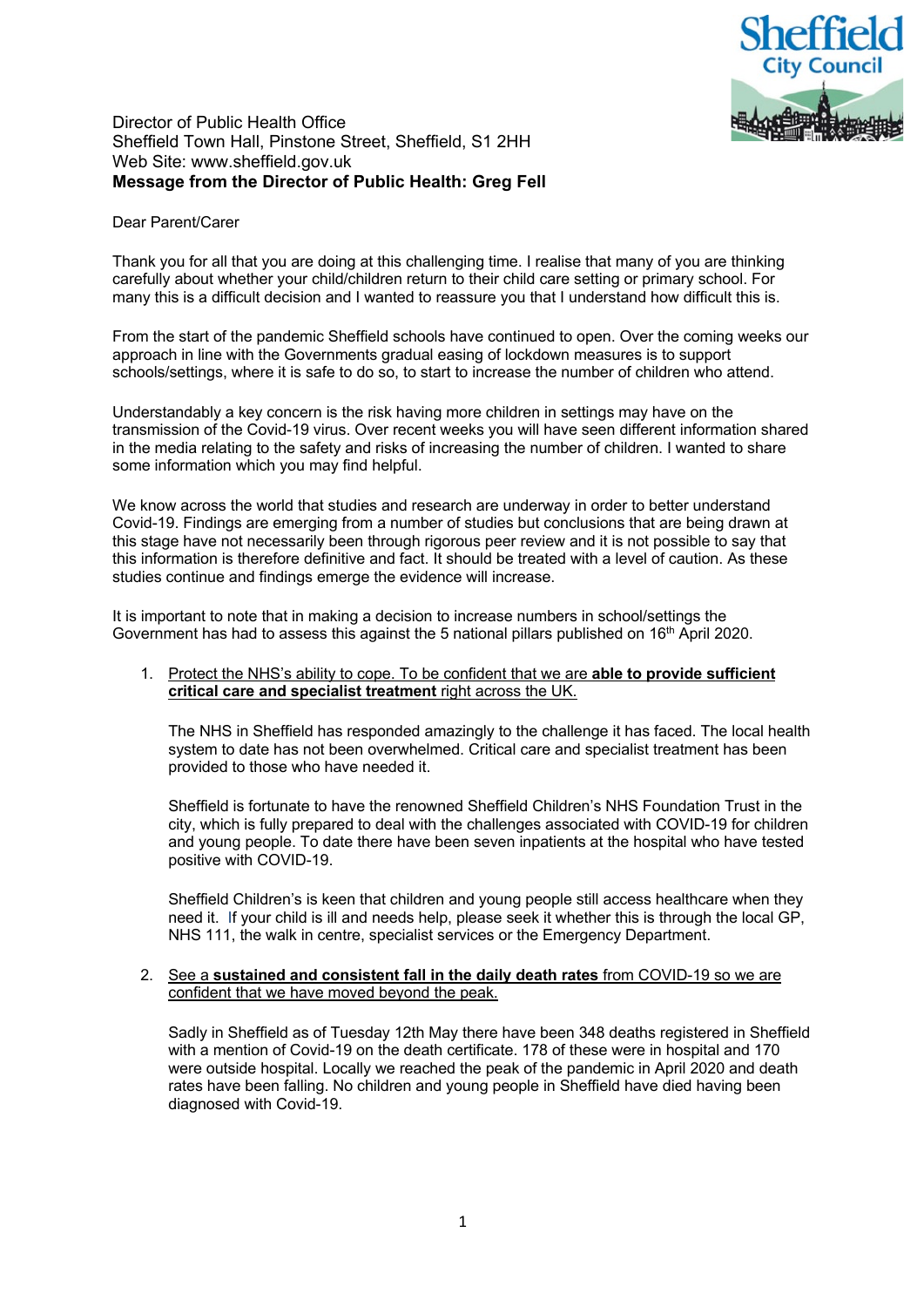3. Reliable data from SAGE showing that **the rate of infection is decreasing to manageable levels** across the board.

Unfortunately we do not have access to the scientific evidence, modelling, data and information which SAGE are using to inform the decisions being taken at a national level.

Recently the DfE published an **Overview of scientific advice and information on coronavirus (COVID-19)** 

**https://assets.publishing.service.gov.uk/government/uploads/system/uploads/attachm ent\_data/file/885631/Overview\_of\_scientific\_advice\_and\_information\_on\_coronavirus COVID19.pdf**

This shows:

- There is a high degree of confidence that the severity of disease in children is lower than in adults.
- There is a moderate to high degree of confidence that the susceptibility to clinical disease of younger children (up to age 11 to 13) is lower than for adults. For older children there is not enough evidence yet to determine whether susceptibility to disease is different to adults.
- The susceptibility to infection of younger children (up to age 11 to 13) might be lower than for adults, but the degree of confidence in this is low. For older children there is not enough evidence yet to determine whether susceptibility to infection is different to adults.
- There is no evidence to suggest that children transmit the virus any more than adults. Some studies suggest younger children may transmit less, but this evidence is mixed and provides a low degree of confidence at best.

### 4. Be confident that **the range of operational challenges, including testing capacity and PPE, are in hand,** with supply able to meet future demand.

We are providing schools with support to develop their risk assessments for this and have also provided advice, guidance and support to ensure appropriate levels of PPE.

We are awaiting the launch of the national Contact Tracing Programme. Contact tracing is about breaking the chain of virus transmission and viral spread. It is not directly about protecting individuals and keeping people safe, though it does have that effect indirectly by limiting transmission of the virus and keeping the number of cases low. Contact tracing is important.

Sheffield is well placed to respond to this and to support and augment the national programme. The local Public Health team has experience of outbreak management and will support Public Health England to help schools/settings if and when contact tracing is required. Contact Tracing is an important part of the 'contain' phase of a pandemic and is key to effectively containing the virus.

Locally we have an effective Testing offer which is increasing its capacity. All adults and children aged 5 years and above will be able to access testing if they become symptomatic.

#### 5. Be confident that **any adjustments to the current measures will not risk a second peak of infections** that overwhelms the NHS.

Locally we continue to analyse and review the impact of the virus. We do this through robust analysis of a range of different data. This informs our local response and also is shared nationally. If it appears that the 'R' Value is increasing this will be identified and considered locally.